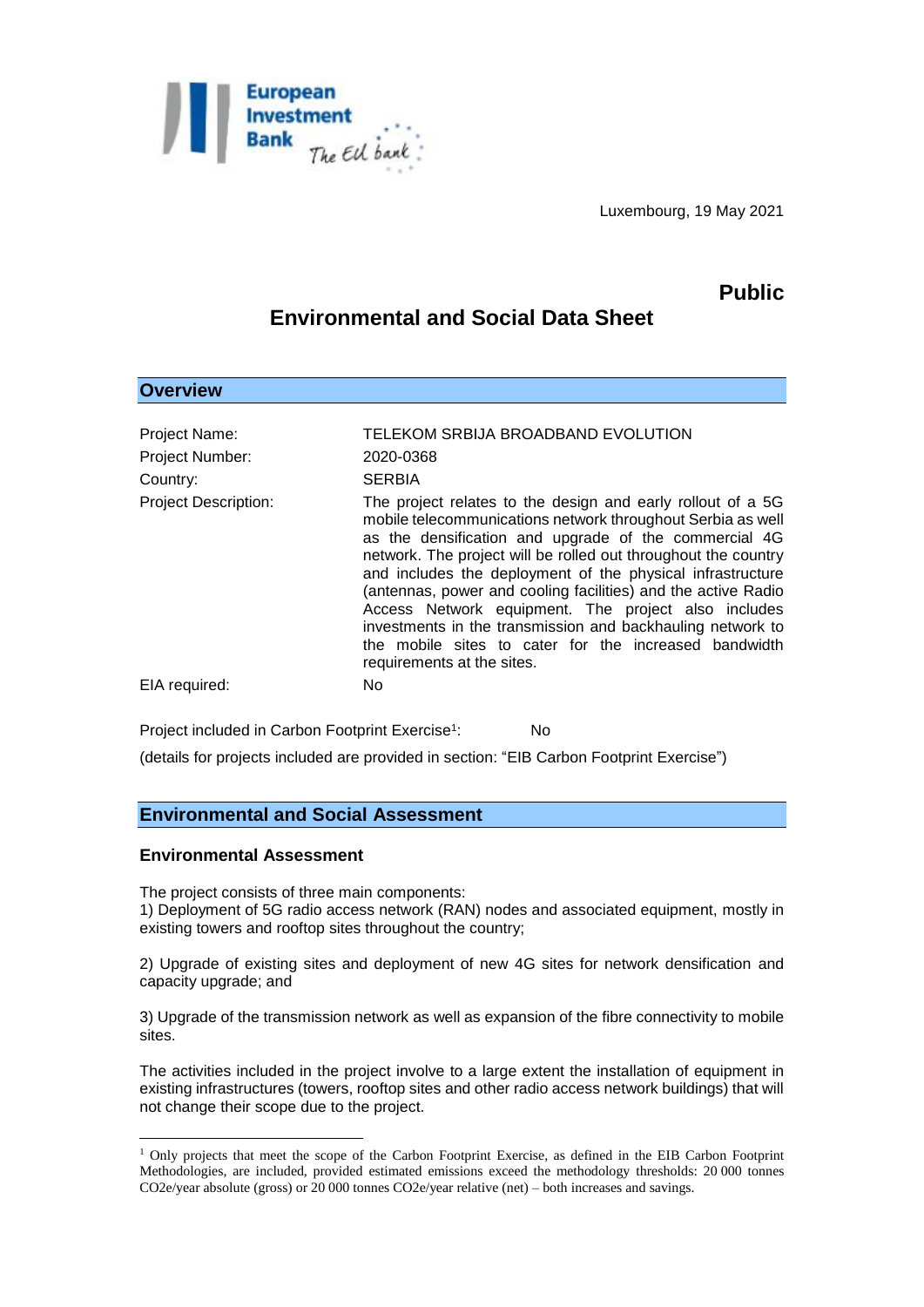

Luxembourg, 19 May 2021

These installations might require minor refurbishment or adaptation works, which are not expected to have a significant negative environmental impact. If the project would be located within the EU, these activities would not fall under the EIA Directive 2011/92/EU as amended by 2014/52/EU.

Digitalisation and ICT infrastructure play an important role in the transition of several sectors to a low carbon and climate resilient economy. They are the backbone infrastructure that enables the deployment of low-carbon and decarbonisation scenarios leading to significant sustainability benefits across the whole economy. The deployment of latest ICT infrastructure, as the one deployed by the project, fulfil the Paris Alignment criteria set out in the EIB's CBR (Climate Bank Roadmap).

During the operations phase, the main potential impact relate to exposure to EMF (Electro Magnetic Field) emissions by RAN equipment. Studies continue to be conducted to further assess the potential long-term effects of exposure to EMF emissions on human health. So far, mitigation measures adopted are limits to the radiation of the mobile base stations and restrictions to their locations. Serbia has adopted exposure limits in principle aligned with the ones stipulated by the EU recommendation (1999/519/EC), which is based on the ICNIRP (International Commission on Non-Ionizing Radiation Protection) 1998 guidelines. In 2020, ICNIRP concluded that in terms of the 5G exposure levels measured so far, its 1998 guidelines would also provide protection for the frequency bands that the promoter's network would use.

The levels adopted in Serbia ('Official Gazette of RS No 104/2009') follow the ICNIRP methodology but the limits are well below the limits established by ICNIRP, in order to provide increased protection. To verify compliance with the exposure limits, the Serbian Regulator (RATEL) requires measurements of electromagnetic radiation levels of radio base stations. For sites classified as sources of radiation of particular interest, measurements are mandatory every two years. To date, the Company has not exceeded the permitted radiation levels.

In order to review the suitability of the current limits for the new 5G network rollouts, RATEL perform some trials in order to measure the EMF from 5G systems. The measurements have so far shown that 5G EMF levels are very similar to the existing 2G/3G/4G EMF levels and all these levels are far below the Serbian reference levels. Further monitoring will continue to be performed.

### **EIB Carbon Footprint Exercise**

The estimated annual emissions of project in a standard year of operation have been calculated to be of 38.7kTCO2e/year. The power consumption per network node depends on the site configuration. It ranges from 510 W for simple sites including only a carrier aggregation up to 2100W for 4x4 MIMO sites with CA. The equipment included does not relate to a swap-out of existing equipment, therefore in line with the GHG methodology, the relative emissions are zero. For the annual accounting purposes of the EIB Carbon Footprint, the project emissions will be prorated according to the EIB lending amount signed in that year, as a proportion of project cost.